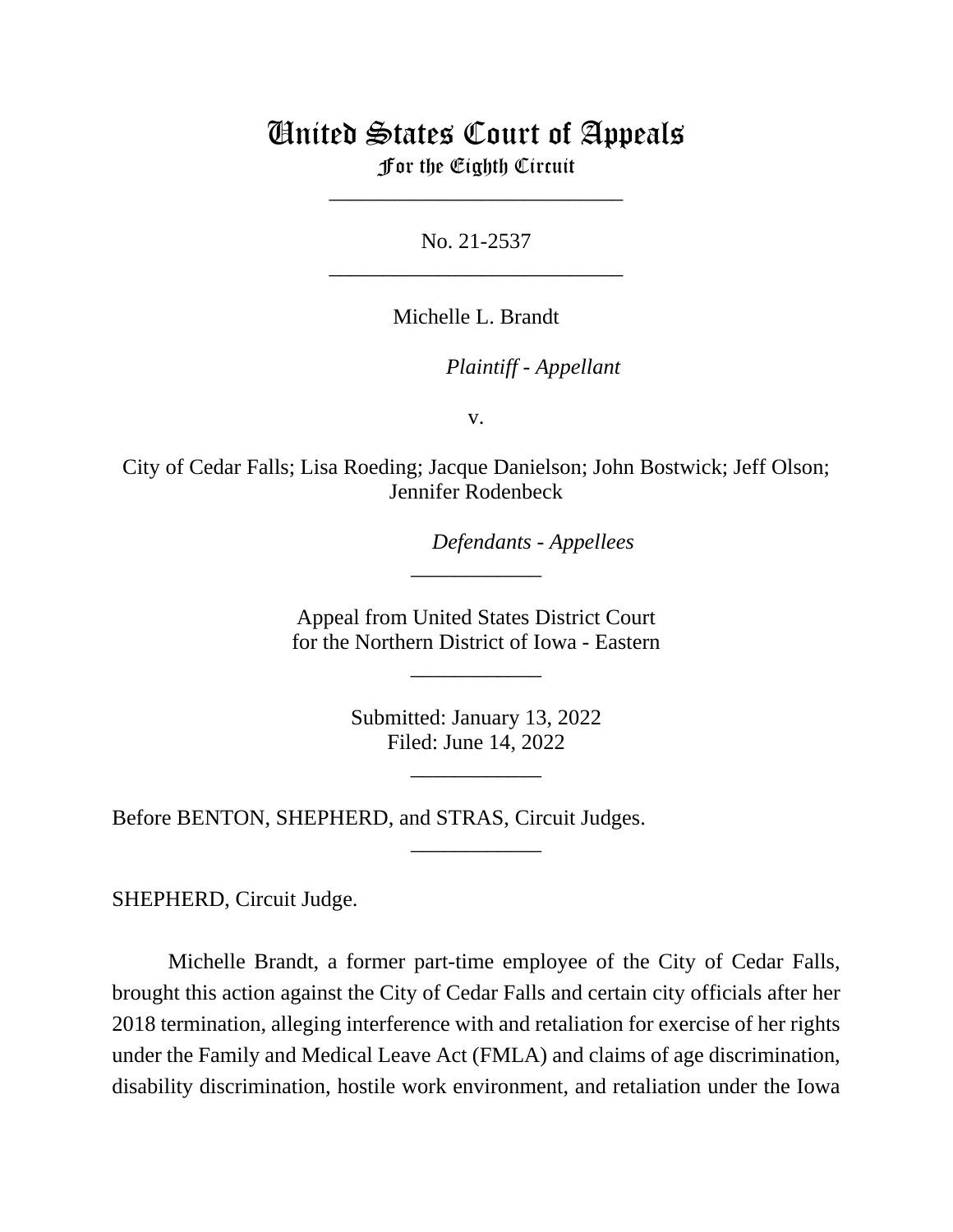Civil Rights Act (ICRA). The district court<sup>[1](#page-1-0)</sup> granted summary judgment in favor of defendants on all of Brandt's claims, and Brandt appeals. Having jurisdiction under 28 U.S.C. § 1291, we affirm.

I.

Brandt began her employment as a part-time employee with the City of Cedar Falls in 2001, serving in various part-time positions until her termination in 2018. Brandt worked in several city departments, including the Public Safety, Community Development, Business, Housing Assistance, Fire, and Police Departments, most commonly as a secretary and administrative clerk. Between 2014 and 2017, Brandt applied for at least five different administrative clerk positions in different city departments, three of which were full-time positions; however, Brandt was never successful in any of these applications, which she attributes to being passed over in favor of younger, less qualified candidates.

Beginning in 2007, Brandt requested and was granted FMLA leave on several occasions. Brandt's leave requests became more frequent in the summer of 2016, when Brandt began attending medical appointments related to her temporomandibular joint dysfunction (TMJ). [2](#page-1-1) In October 2017, Brandt submitted another FMLA leave request, this time related to her anxiety, depression, and attention deficit hyperactivity disorder. Brandt's treating psychiatrist opined that, due to her mental health conditions, Brandt required a ten-minute break every two hours during the workday. Brandt requested that she receive two 10-minute breaks as a form of intermittent FMLA leave, and while the City granted this request, it required Brandt to arrive at work 5 minutes early to make up for the discrepancy in

<span id="page-1-0"></span><sup>&</sup>lt;sup>1</sup>The Honorable C.J. Williams, United States District Judge for the Eastern District of Iowa.

<span id="page-1-1"></span><sup>&</sup>lt;sup>2</sup>TMJ is "a condition that can affect the jaw by causing popping, clicking, muscular dysfunction, and pain. It can also affect the ability to speak." Ehlers v. Univ. of Minn., No. 21-1606, 2022 WL 1572397, at \*1 (8th Cir. May 19, 2022).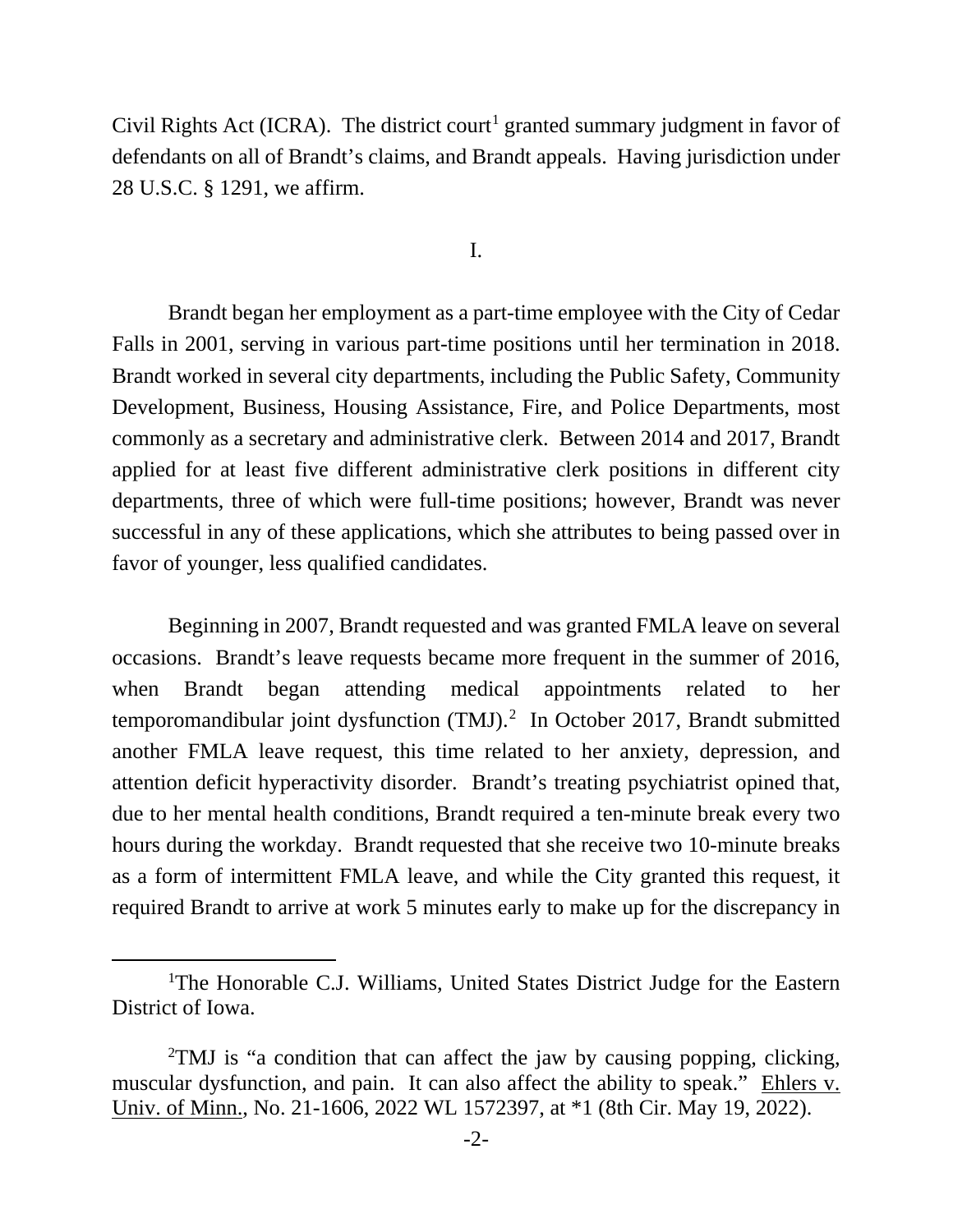time between her requested breaks and the 15-minute break time already allotted to her as a regular part of her employment. Finally, in January 2018, Brandt requested FMLA leave to care for her elderly mother.

In 2016, Brandt began splitting her time between the Fire, Business, and Police Departments, and, by May 2016, was splitting her time between the Fire Department and the Section 8 Housing Assistance Division. The same month that she began working at the Housing Assistance Division, Brandt requested a meeting with defendants Lisa Roeding, Jacque Danielson, and John Bostwick, who were serving as the Manager of Finance and Business Operations, the Senior Secretary and later City Clerk for Cedar Falls, and the acting Fire Chief and Assistant Director of Public Safety, respectively. Brandt requested this meeting to discuss why she was being passed over for full-time positions.

Brandt asserts that, after this meeting, "things started to go wrong." She testified that she believed Bostwick may have instructed staff to find errors in her work, and she began receiving negative performance evaluations for the first time since beginning her employment with the City. On July 5, 2016, while Brandt was working in the Housing Assistance Division, defendant Jeff Olson, the Public Safety Director for the City, served her with a Counseling Memo that detailed issues with her performance, including that she was unproductive and rude to the public, and, on one occasion, she improperly closed the office. Brandt provided a written response to the memo, detailing her belief that the accusations were inaccurate and unfair but acknowledging that she was experiencing a transition period in this new position, and she was taking a medication that could be affecting her mood. In late August 2016, Brandt was transferred to the Business Department, and on May 26, 2017, Roeding and defendant Jennifer Rodenbeck, the Director of Finance and Business Operations, gave Brandt an Employee Disciplinary Report and issued a verbal reprimand. The report, which Roeding authored, detailed Brandt's performance deficiencies over the previous year, specifically citing issues with attention to detail and productivity, and noted that Roeding met with Brandt on several occasions throughout the year to discuss Brandt's performance issues. At a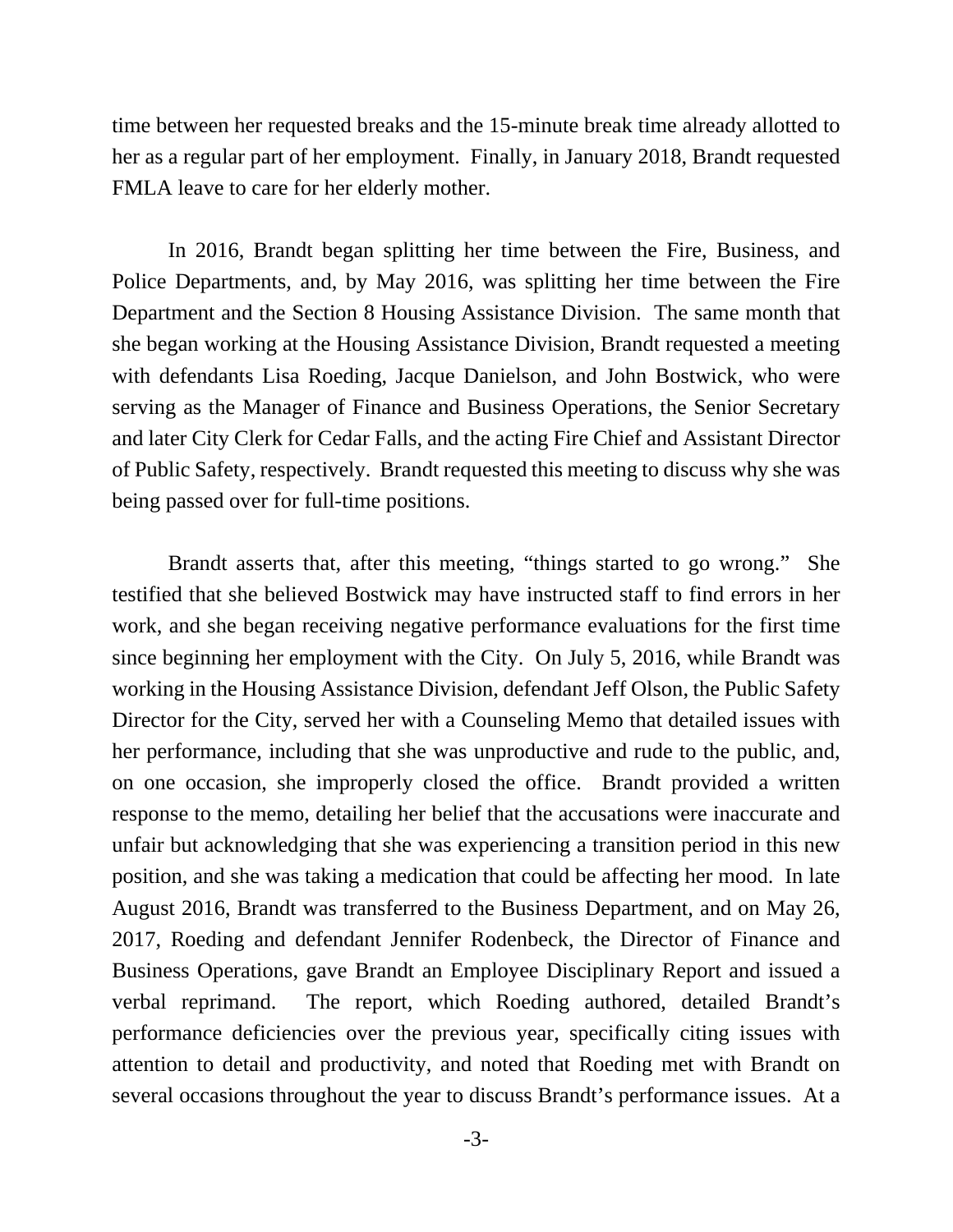meeting to discuss this disciplinary report, Brandt again cited medication as causing a change in her moods. Brandt provided a full list of her medications to Roeding and Rodenbeck, who forwarded the list to the city attorney. Brandt testified that the city attorney determined that none of her listed medications caused side effects capable of causing her performance issues.

On September 1, 2017, Roeding and Rodenbeck issued a second Employee Disciplinary Report, again identifying numerous performance deficiencies, such as accounting errors, typos, and rude behavior. Roeding and Brandt had a meeting to discuss this disciplinary report. On December 19, 2017, Roeding and Rodenbeck issued a third Employee Disciplinary Report to Brandt and imposed a one-day suspension. This third report detailed 14 performance-based deficiencies, including errors, oversights, and lack of attention to detail. This report also noted that on two occasions Brandt was late for work, having failed to report to work five minutes early as she had been directed. Again, Roeding and Rodenbeck met with Brandt to discuss the third disciplinary report. On January 4, 2018, Brandt submitted a written response to all three of her disciplinary reports, challenging the basis for the identified performance deficiencies. In her response, Brandt asserted that the identified deficiencies were overstated, inaccurate, generally unfair, and resulted from insufficient instruction and training or time constraints. She also accused her co-workers of treating her rudely or in an overly harsh manner but acknowledged that she had made a series of errors and identified areas in which she believed that she could improve.

On March 2, 2018, Roeding and Rodenbeck held another meeting with Brandt during which they issued Brandt a fourth and final Employee Disciplinary Report and informed Brandt that they were terminating her employment, effective as of that date. This final report detailed Brandt's failure to correct her numerous, previously identified performance deficiencies, specifically her overall failure to perform her job at an acceptable level, with efficiency, and within the established guidelines and standards as required by her position. Brandt left the office immediately following this meeting and did not file any written response to this final disciplinary report.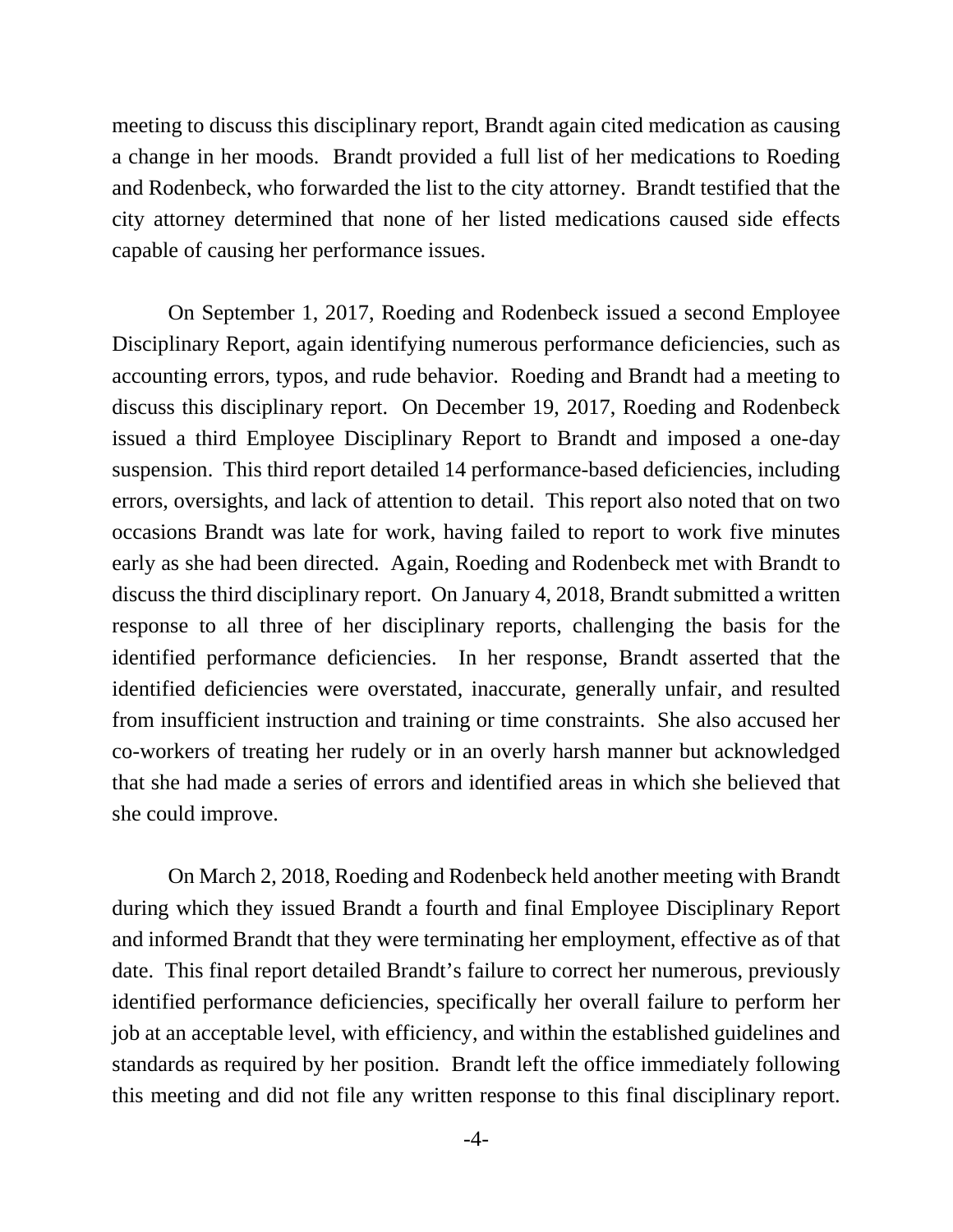Brandt later testified that she was surprised by her termination and the final disciplinary report because she was under the impression that her performance had been improving. She also testified that she did not recall her age or any disability being discussed during the termination meeting, although she recalled that she might have mentioned in previous meetings her medical conditions and her difficulty in learning new tasks through reading instructions, which was the way she was typically instructed when performing new tasks during her employment with the City.

Brandt also testified that defendants were hostile to her requests for FMLA leave, asserting that, after she returned from FMLA leave in 2007, she overheard Danielson say to a co-worker, "I can't do anything about it until the doctor signs her off." Although Brandt conceded that the comment was not directed at her and she did not know what it was about, she assumed that it was about her and testified that she felt intimidated. Brandt further testified that she was subjected to other forms of harassment during the course of her employment. Brandt specifically testified that on one occasion, Bostwick called her an "old hag," and, on a couple of occasions, flung rubber bands and paper clips onto her desk. Brandt also testified that she got the impression from her co-workers that they believed that she could not learn as quickly or perform as well as a younger person and, that by mid-2017, most of her co-workers would not greet her when she arrived at work. Brandt also identified an instance in which two co-workers made barking noises and laughed, which she assumed was directed at her after she made eye contact with Bostwick.

Roughly three months after her termination, Brandt filed a complaint with the Iowa Civil Rights Commission (ICRC) asserting several claims: failure to accommodate, failure to promote, undesirable transfer, failure to train, improper discipline, improper termination, unequal pay, harassment, suspension, and retaliation. After the ICRC administratively closed the case, Brandt filed this action in Iowa state court against the City of Cedar Falls, Roeding, Danielson, Bostwick, Olson, and Rodenbeck, alleging violation of her FMLA rights, and age discrimination, disability discrimination, hostile work environment, and retaliation,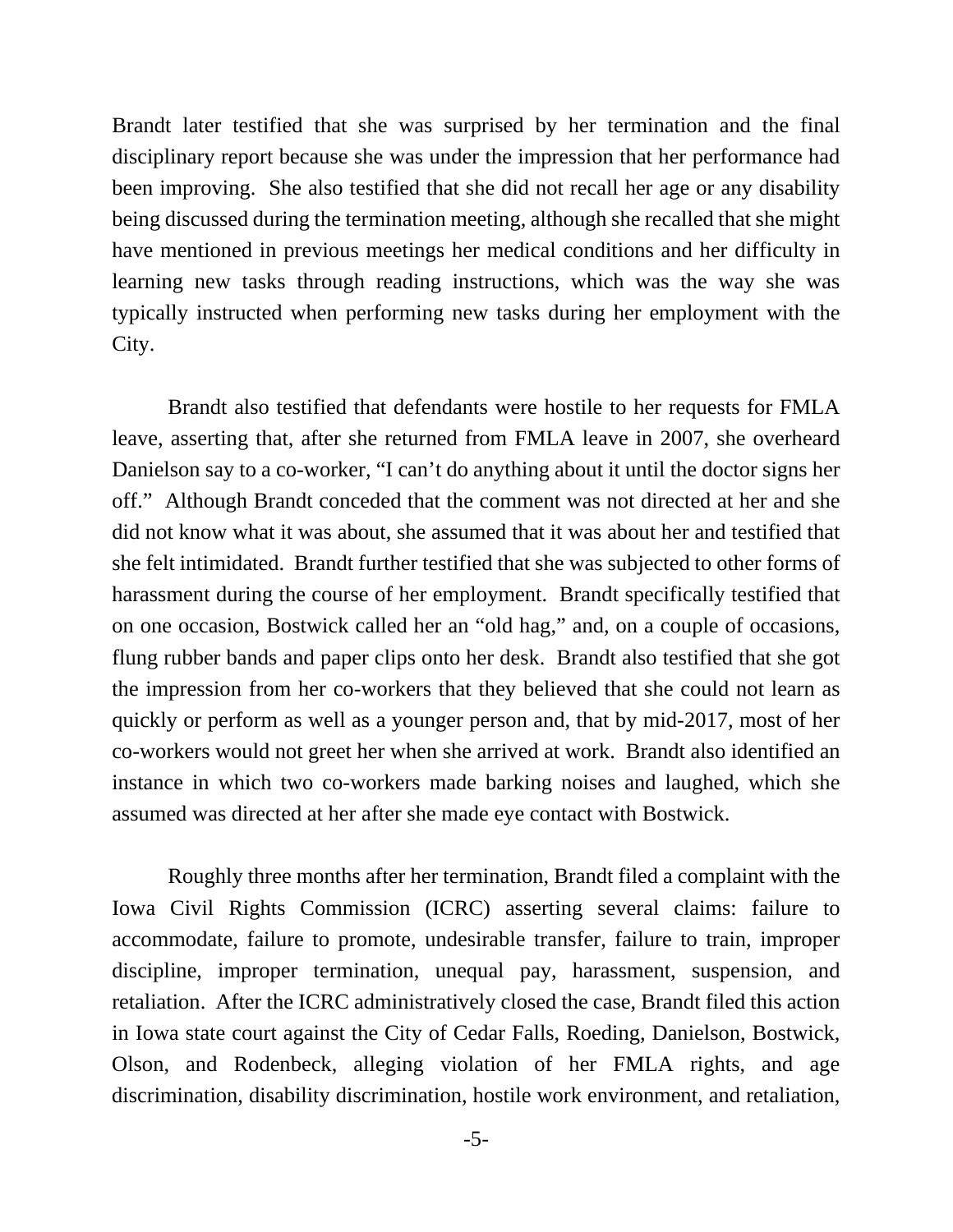in violation of the ICRA. After removing the case to federal court, defendants filed a motion for summary judgment, which the district court granted.

As to Brandt's FMLA claims, the district court evaluated both an interference and retaliation claim. On the interference claim, the district court concluded that, while a reasonable jury could find that requiring Brandt to report to work five minutes early amounted to interference with the exercise of her FMLA rights, defendants were entitled to summary judgment because Brandt failed to show an entitlement to damages. The district court concluded that Brandt failed make this showing because she did not seek damages for time she says should have been counted toward FMLA leave and nominal damages are generally unrecoverable in an FMLA action. The district court also concluded that, applying the McDonnell Douglas<sup>[3](#page-5-0)</sup> burden-shifting framework, Brandt failed to make a prima facie showing of FMLA retaliation because she could show no causal connection between her FMLA leave and her termination. The district court further concluded that, even if Brandt made a prima facie showing, she failed to prove that defendants' proffered reason for their actions—Brandt's performance deficiencies—was pretextual.

 As to Brandt's ICRA age and disability discrimination and retaliation claims, the district court determined that, insofar as they were based on a failure to promote, the claims were time-barred because Brandt's last application for a full-time position was outside of the ICRA statute of limitations period. As to the merits of these claims, the district court determined that Brandt failed to make a prima facie case under the McDonnell Douglas framework, which this Court has dictated applies to ICRA claims at summary judgment. See Carter v. Atrium Hosp., 997 F.3d 803, 808 (8th Cir. 2021). Further, the district court concluded that, even if Brandt were able to present a prima facie case, she provided no evidence of pretext to rebut defendants' legitimate, nondiscriminatory reason underlying their actions—Brandt's documented history of performance deficiencies. Finally, as to the hostile work environment claim, the district court concluded that this claim was also time-barred

<span id="page-5-0"></span><sup>&</sup>lt;sup>3</sup>McDonnell Douglas Corp. v. Green, 411 U.S. 792 (1973).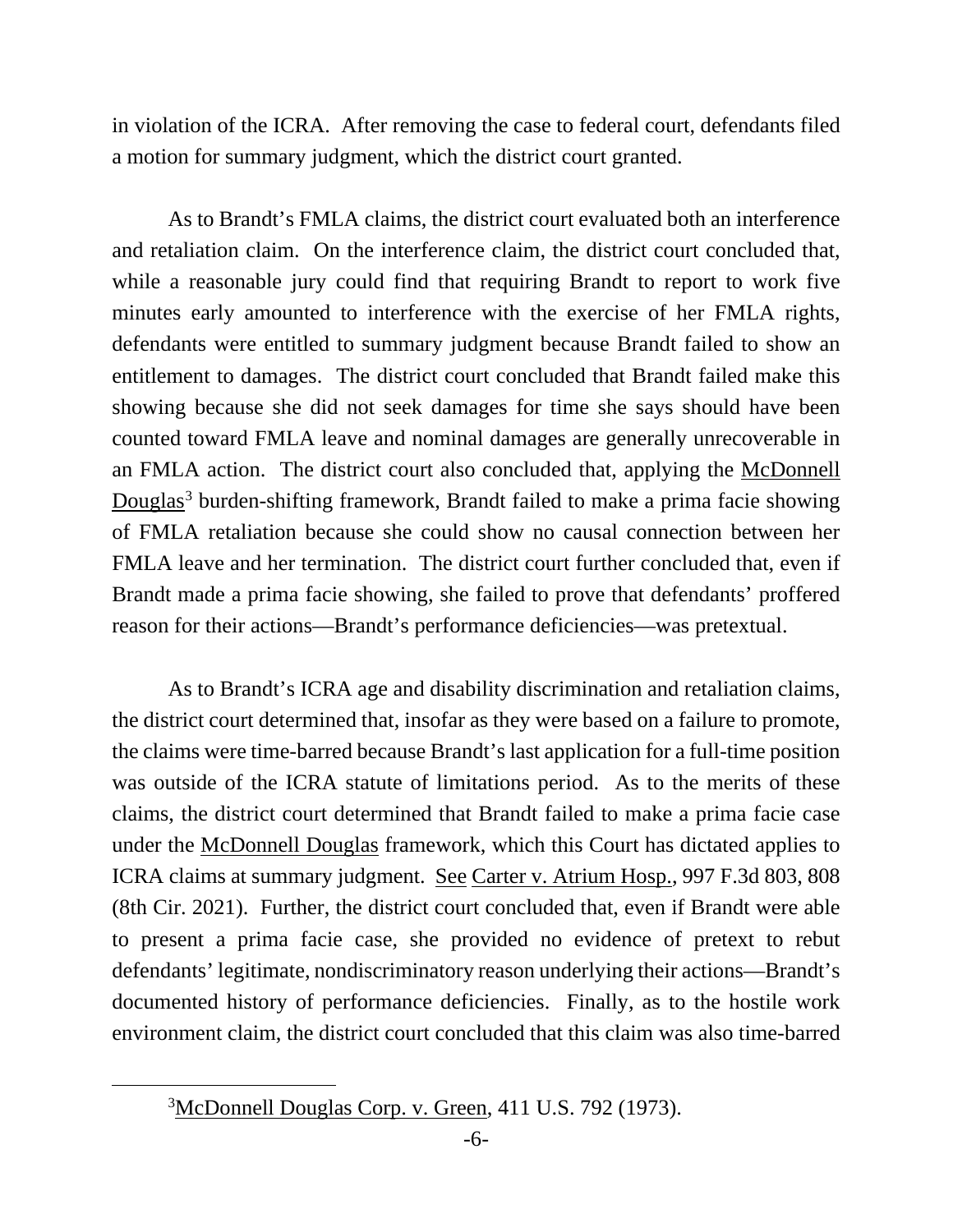because Brandt had not alleged any harassing acts within the ICRA statute of limitations period. Alternatively addressing the merits, the district court concluded that the undisputed facts demonstrated that defendants' actions were not motivated by age- or disability-related animus. Brandt now appeals the adverse grant of summary judgment as to all claims except the ICRA retaliation claim.

## II.

 Brandt asserts that the district court erred in granting summary judgment on each of her claims. "We review a grant of summary judgment de novo, construing the record in the light most favorable to the nonmoving party." Wages v. Stuart Mgmt. Corp., 798 F.3d 675, 679 (8th Cir. 2015). We address each claim in turn.

#### A.

Brandt asserts that the district court erroneously granted summary judgment in favor of defendants on her FMLA claims. Under the FMLA, which entitles an employee to 12 work weeks of leave during any 12-month period for a serious health condition, 29 U.S.C. § 2612(a)(1)(D), an employee can bring two types of claims against her employer: "(1) 'interference' claims where the employee alleges that the employer denied or interfered with her substantive rights under the FMLA; and (2) 'retaliation' claims where the employee alleges that the employer discriminated against her for exercising her FMLA rights." Wierman v. Casey's Gen. Stores, 638 F.3d 984, 999 (8th Cir. 2011) (citation omitted). Brandt argues that the district court erred in granting summary judgment on her interference claim because the facts demonstrate that Brandt is entitled to damages and the law allows nominal damages. Brandt further argues that the district court erred in granting summary judgment on her retaliation claim because the defendants did not carry their burden of proof and the district court failed to properly account for the effect that the FMLA interference had on Brandt's termination.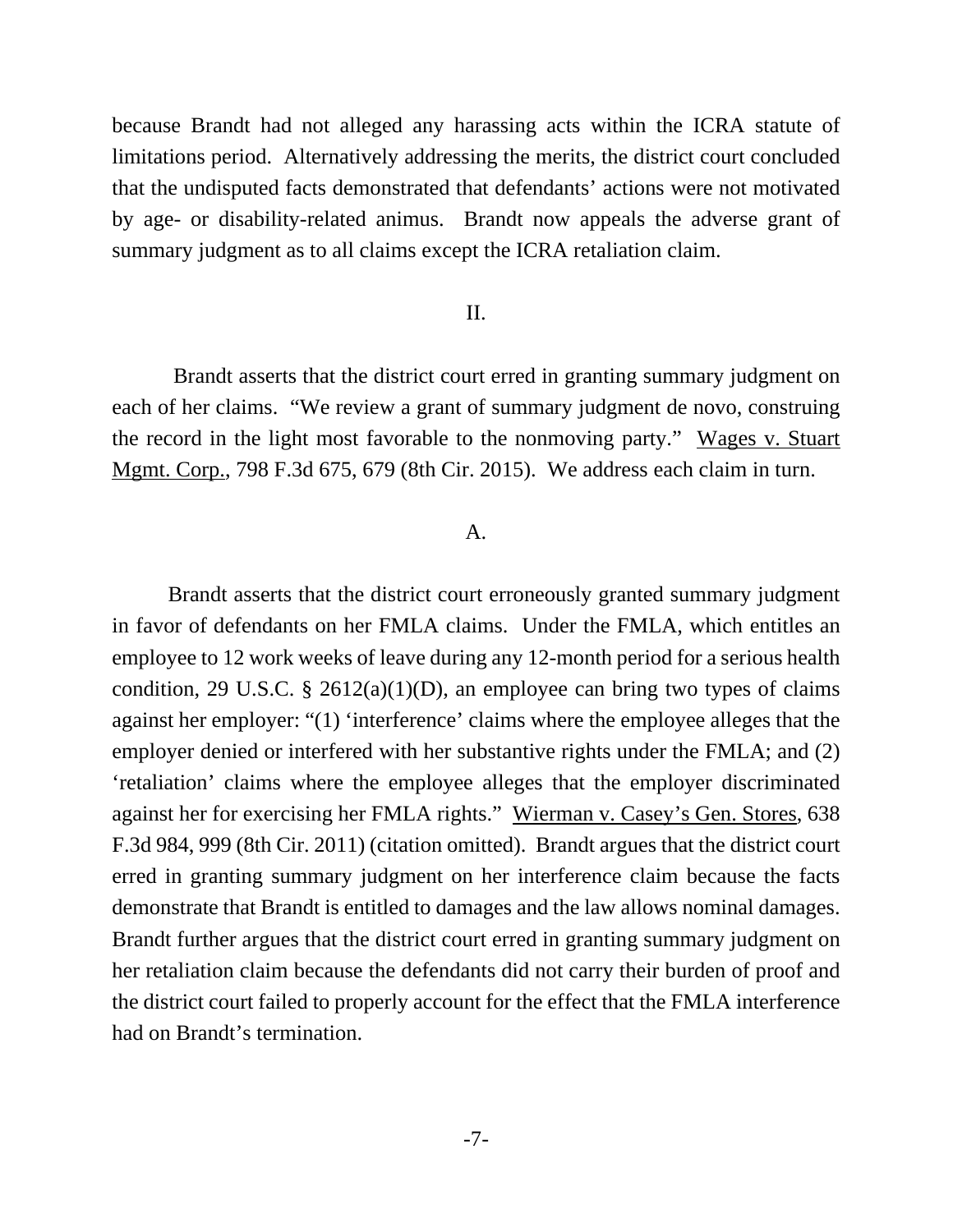First, as to the interference claim, to succeed, Brandt "must prove the following: '(1) [she] was an eligible employee; (2) [defendant] was an employer as defined by the FMLA; (3) [she] was entitled to FMLA leave; (4) [she] gave [defendant] notice of [her] intent to take FMLA leave; and (5) [defendant] denied [her] FMLA benefits to which [she] was entitled." Hernandez v. Bridgestone Ams. Tire Operations, LLC, 831 F.3d 940, 945 (8th Cir. 2016) (per curiam) (citation omitted). In addition to showing the substantive elements of a claim, "[i]n an action brought under the FMLA, 'a plaintiff must be able to show a reasonable likelihood that a rational trier of fact would award . . . damages or find [an entitlement] to injunctive relief to avoid the entry of summary judgment.'" McBurney v. Stew Hansen's Dodge City, Inc., 398 F.3d 998, 1002 (8th Cir. 2005) (second and third alterations in original) (citation omitted). Remedies available under the FMLA are limited to "compensation and benefits lost 'by reason of the violation,' . . . other monetary losses sustained 'as a direct result of the violation,'. . . and 'appropriate' equitable relief, including employment, reinstatement, and promotion." Ragsdale v. Wolverine World Wide, Inc., 535 U.S. 81, 89 (2002) (citations omitted).

Here, we need not consider the substantive elements of the claim because Brandt has failed to demonstrate that she sustained any recoverable damages and it is undisputed that Brandt did not seek any form of equitable relief. At oral argument on defendants' summary judgment motion, Brandt's counsel stated the following in response to a question from the district court about whether Brandt was seeking monetary damages for the time that she should have been granted FMLA leave but was instead required to come in early:

I don't believe we're necessarily seeking monetary damages. I'm not entirely sure what monetary damages, other than maybe liquidated damages. . . . I can't necessarily say . . . we . . . read the complaint to say that we're seeking monetary damages necessarily for the time she wasn't given.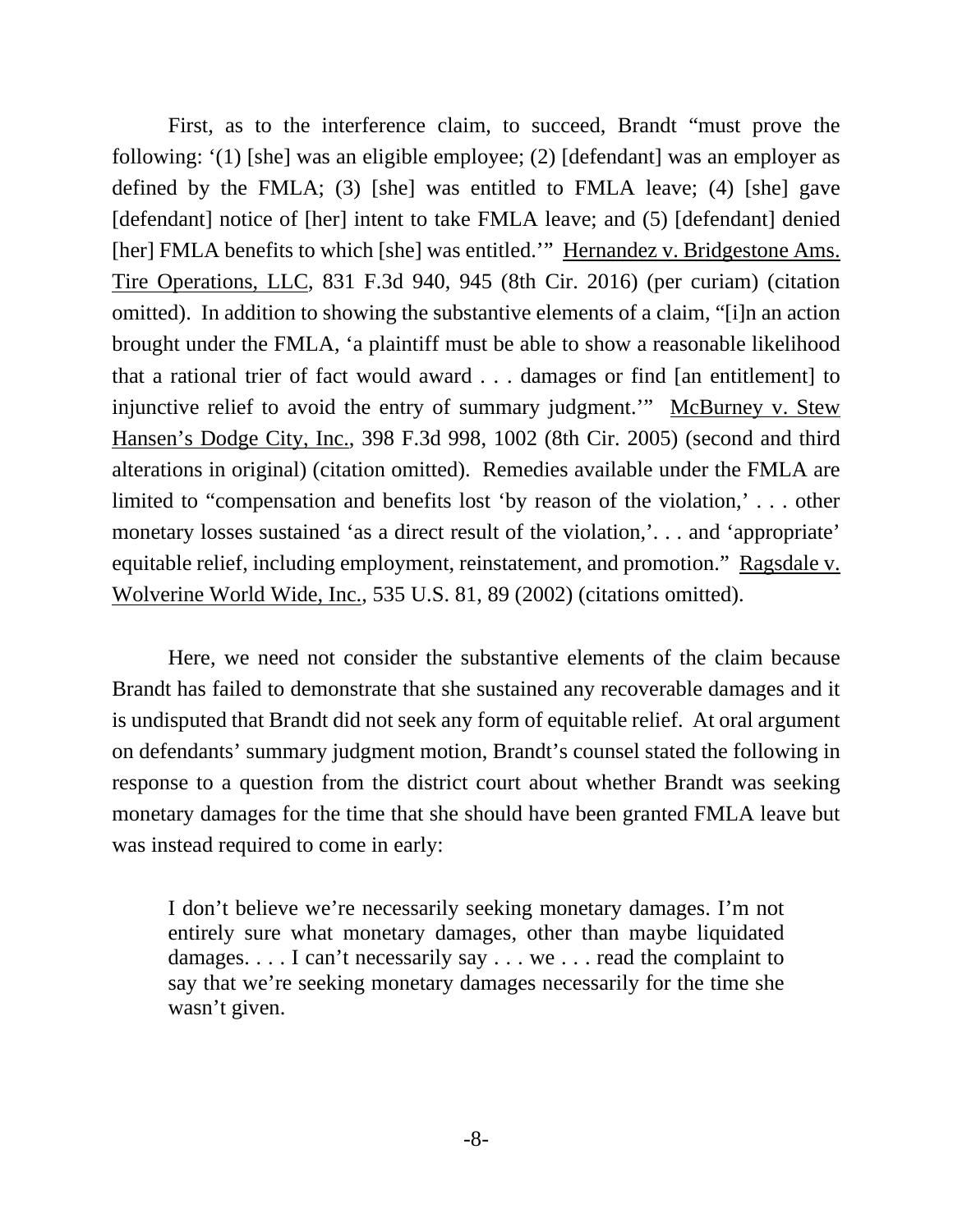R. Doc. 45, at 51. Just as the district court took this statement as a disclaimer of actual damages, so do we.<sup>[4](#page-8-0)</sup> With no claim for actual damages and no claim for equitable relief, that leaves us with only the question of whether Brandt may recover nominal damages for interference with her FMLA rights. We conclude that she may not. Although this Court has not yet addressed the recoverability of nominal damages in an FMLA action, we join our sister circuits that have concluded that nominal damages are not recoverable because they are not included in the specific, statutorily prescribed damages under the FMLA. See, e.g., Walker v. United Parcel Serv., Inc., 240 F.3d 1268, 1278 (10th Cir. 2001) ("Because nominal damages are not included in the FMLA's list of recoverable damages, nor can any of the listed damages be reasonably construed to include nominal damages, Congress must not have intended nominal damages to be recoverable under the FMLA."); see also Montgomery v. Maryland, 72 F. App'x 17, 19 (4th Cir. 2003) ("[Plaintiff] alleged no lost wages or cost of care, focusing instead on emotional distress, which, along with nominal and consequential damages, is not covered under the [FMLA].");

although plaintiff's tardiness was cited in the disciplinary reports, they constituted only a small fraction of the overall violations. A reasonable jury could not award plaintiff damages for her termination by simply ignoring the vast majority of the cited violations and emphasizing the few instances of tardiness that occurred in the last months of her employment.

<span id="page-8-0"></span><sup>&</sup>lt;sup>4</sup>The district court also concluded that Brandt failed to show she could recover damages stemming from her termination, so the only inquiry as to damages was whether Brandt showed she was entitled to damages for the interference with her FMLA rights in the form of requiring Brandt to report to work five minutes early. As to whether Brandt's tardiness played any role in her termination, the district court specifically stated that

R. Doc. 38, at 35-36. We agree with the district court that Brandt failed to show she could recover damages related to her termination because her tardiness was not the reason for her termination. Like the district court, we thus consider only whether Brandt has shown she is entitled to damages as it relates to the additional time Brandt was required to work to make up for her requested intermittent leave.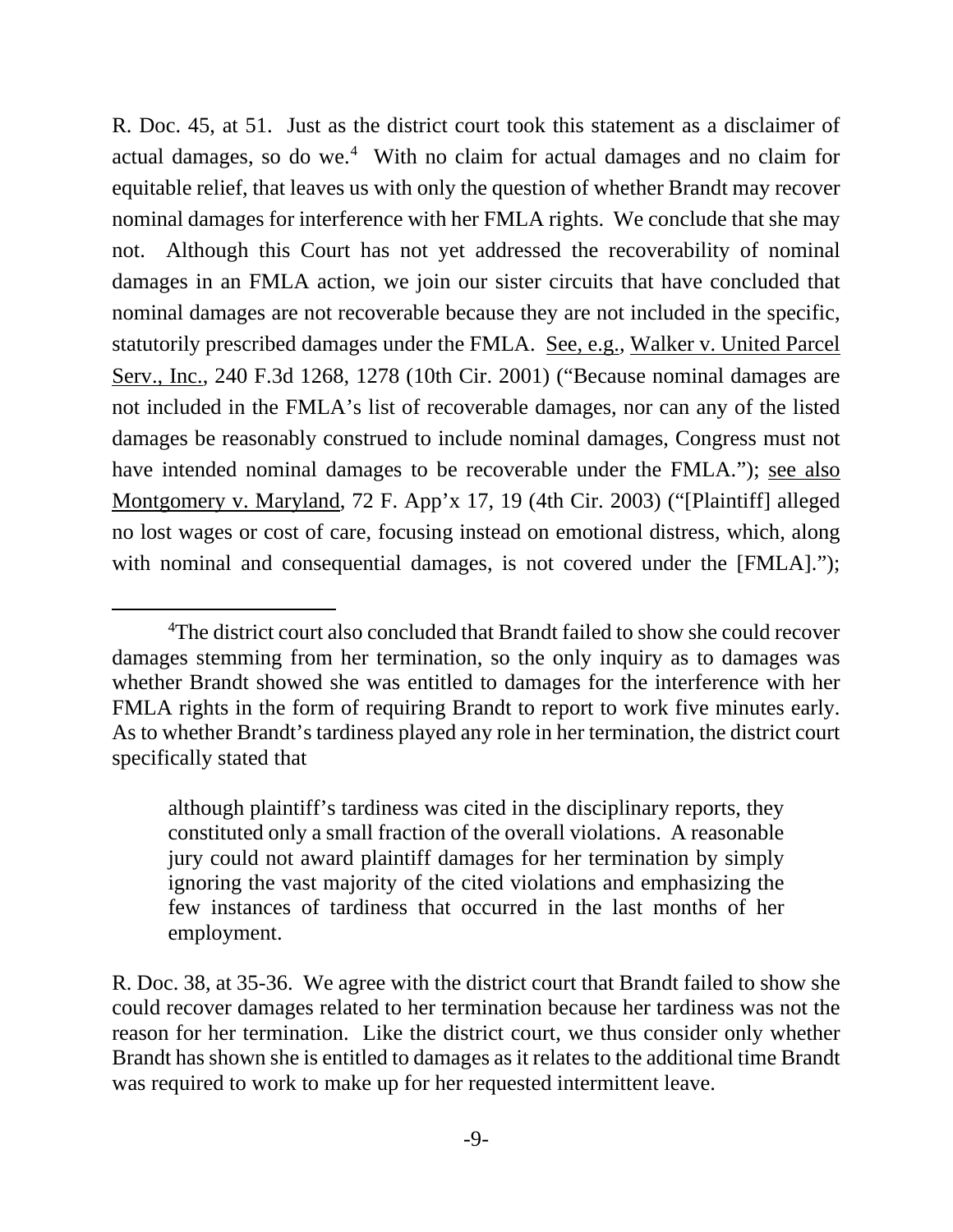Cianci v. Pettibone Corp., 152 F.3d 723, 729 (7th Cir. 1998) (concluding that plaintiff failed to show damages to sustain FMLA claim where she did not suffer any diminution of income, incur any costs as a result of the alleged FMLA violation, or seek any equitable remedies).<sup>[5](#page-9-0)</sup> The district court thus properly granted summary judgment in favor of defendants on Brandt's FMLA interference claim.

Second, as to the retaliation claim, we apply the McDonnell Douglas burden-shifting framework, which requires a plaintiff to make a prima facie showing of retaliation before the burden shifts back to the employer to offer a legitimate, non-discriminatory reason for its actions. See Wierman, 638 F.3d at 999. If the employer meets this burden, the burden shifts again to the plaintiff to show that the reason offered by the employer is pretextual.<sup>[6](#page-9-1)</sup> Id. To establish a prima facie case of FMLA retaliation, Brandt must show: "1) she engaged in protected conduct; 2) she suffered a materially adverse employment action; and 3) the materially adverse employment action was causally linked to the protected conduct." Id. Even

<span id="page-9-0"></span><sup>&</sup>lt;sup>5</sup>Brandt's reliance on Uzuegbunam v. Preczewski, 141 S. Ct. 792 (2021), as dictating that nominal damages are recoverable under the FMLA is misplaced. There, the Supreme Court considered only whether a request for nominal damages satisfies the redressability requirement for Article III standing. Id. at 796. It said nothing about whether nominal damages are recoverable in the face of the comprehensive FMLA statutory scheme that specifically delineates the types of damages recoverable in an FMLA action.

<span id="page-9-1"></span><sup>&</sup>lt;sup>6</sup>To the extent that Brandt asserts that, relying on Throneberry v. McGehee Desha County Hospital, 403 F.3d 972, 979 (8th Cir. 2005), the employer bears the burden of proving that the employee would have been terminated regardless of taking FMLA leave or making a request for leave, that reliance is misplaced because Throneberry considers an FMLA interference claim, to which the McDonnell Douglas burden-shifting framework does not apply, and does not consider an FMLA retaliation claim, to which the McDonnell Douglas framework applies. See Lovland v. Emps. Mut. Cas. Co., 674 F.3d 806, 811 (8th Cir. 2011) ("[W]hen the employee asserts [an FMLA interference claim] we have held that the employer's intent in denying the benefit is immaterial; by contrast, a retaliation claim . . . requires proof of an impermissible discriminatory animus, typically with evidence analyzed under the McDonnell Douglas burden-shifting framework.").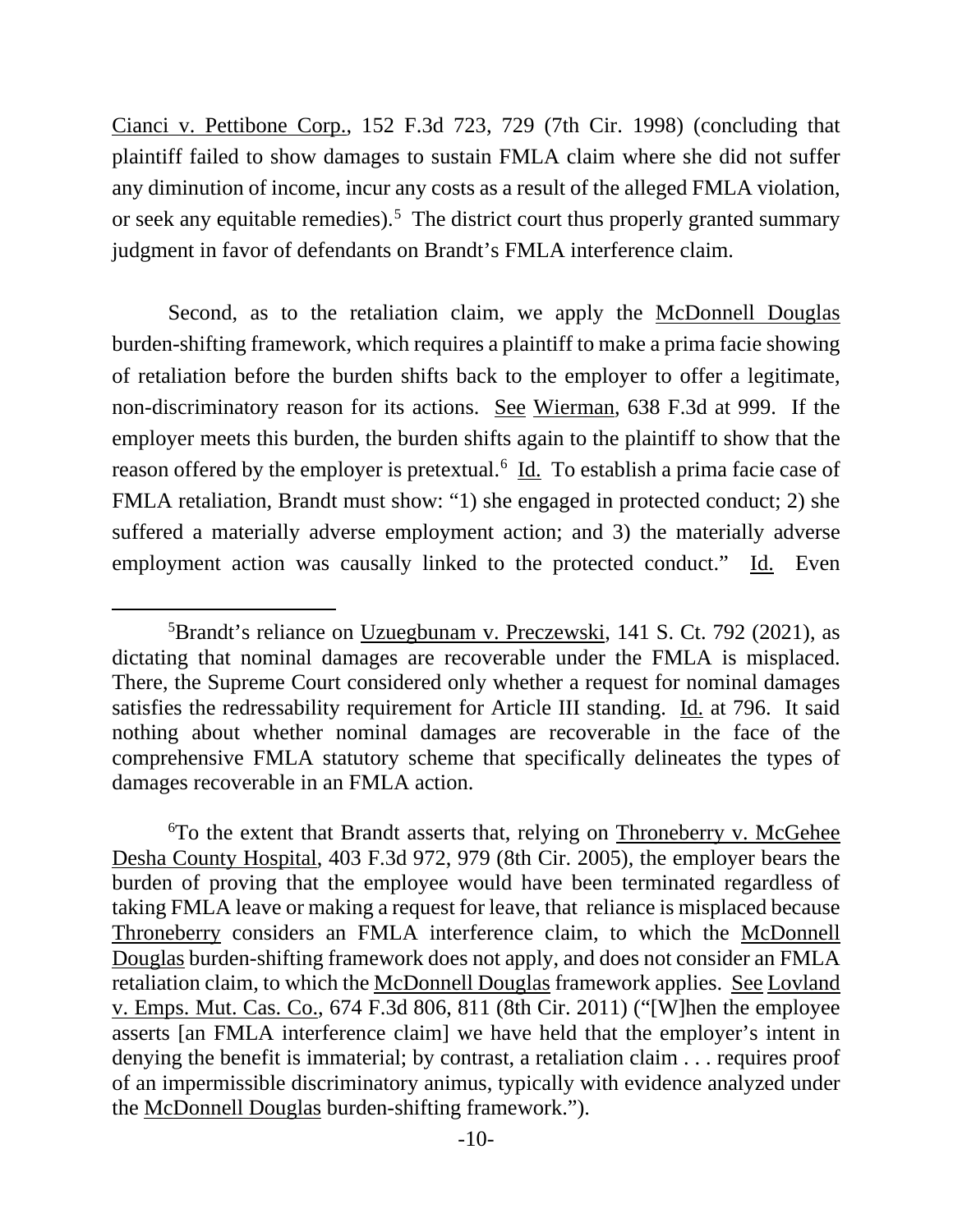assuming that Brandt establishes a prima facie case, defendants offer a legitimate, non-discriminatory reason for her termination—her myriad performance deficiencies—and Brandt has wholly failed to show pretext.

"An employee's attempt to prove pretext or actual discrimination requires more substantial evidence than it takes to make a prima facie case . . . because unlike evidence establishing the prima facie case, evidence of pretext and discrimination is viewed in light of the employer's justification." Phillips v. Mathews, 547 F.3d 905, 912-13 (8th Cir. 2008) (citation omitted). We have recognized several ways in which a plaintiff may prove pretext:

by demonstrating that the employer's proffered reason has no basis in fact, that the employee received a favorable review shortly before [s]he was terminated, that similarly situated employees who did not engage in the protected activity were treated more leniently, that the employer changed its explanation for why it fired the employee, or that the employer deviated from its policies.

Id. at 913 (citation omitted). Brandt has failed to put forth any evidence of the kind that would demonstrate pretext. Brandt offers nothing more than disagreement with the statements contained in the disciplinary reports. In the absence of any factual record demonstrating that these documented performance deficiencies were inaccurate, Brandt has failed to meet her burden of demonstrating pretext. The district court thus did not err in granting summary judgment to defendants on Brandt's FMLA retaliation claim.

# B.

Next, Brandt appeals the district court's grant of summary judgment to defendants on her age and disability discrimination claims, arguing that the district court erroneously applied the McDonnell Douglas framework to her claims and further erred in concluding that Brandt failed to make a prima facie showing or demonstrate pretext on both claims. Brandt's argument regarding the applicability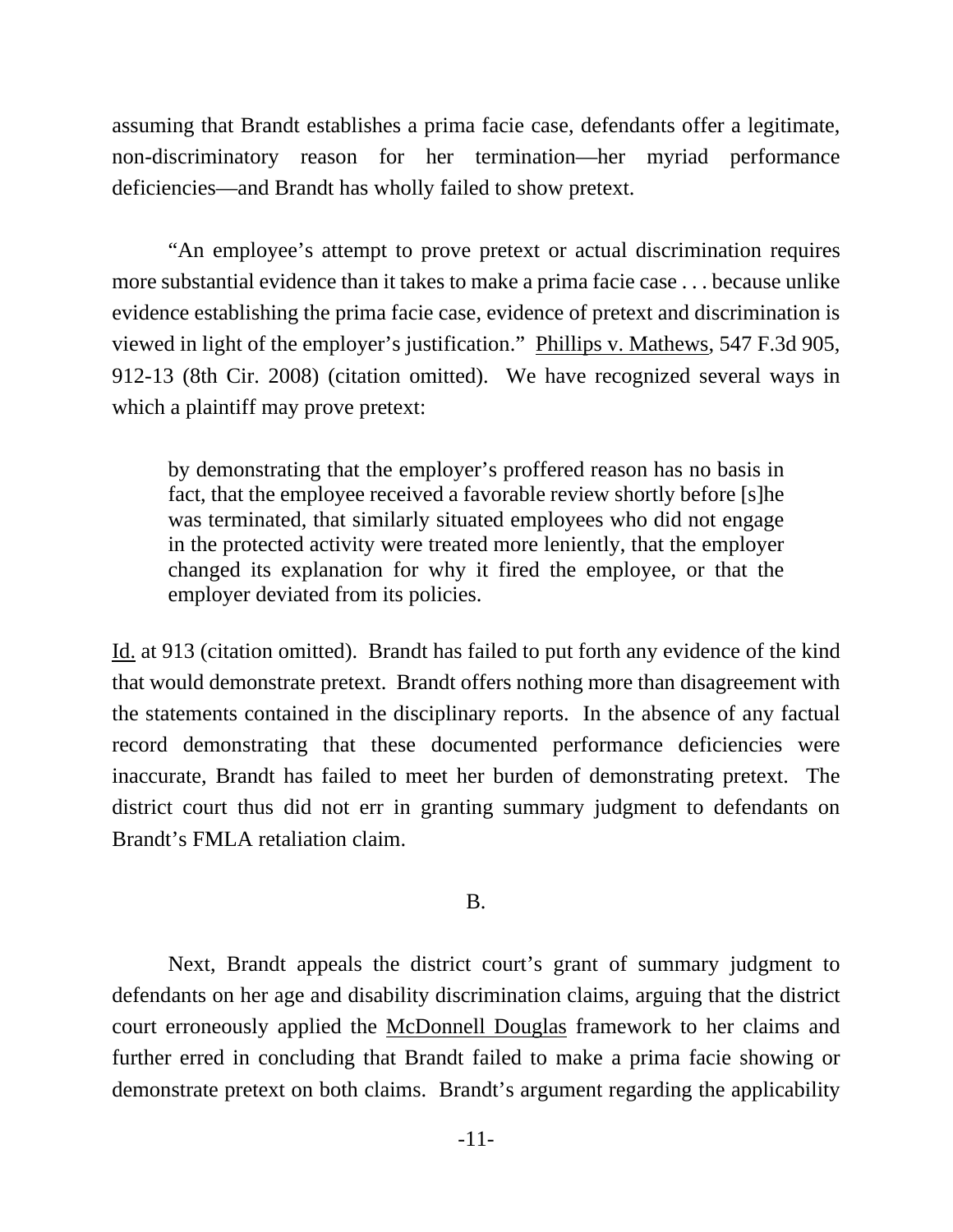of the McDonnell Douglas framework is squarely foreclosed by this Court's previous directive that "absent further instruction from the Iowa Supreme Court to the contrary, we will continue to apply the McDonnell Douglas framework to ICRA discrimination claims at summary judgment." Carter, 997 F.3d at 808.

We first note that any claim of age or disability discrimination based on an alleged failure to promote is untimely. Under Iowa law, these claims are subject to a 300-day limitations period. Iowa Code § 216.15(13). Brandt submitted her last application for a full-time position in May 2017, and the only record evidence of any application submitted after this date is Brandt's own deposition where she speculated that she "possibly" submitted her last application for a full-time position in December 2017. Such speculation is insufficient to bring her claim within the limitations period. See Bloom v. Metro Heart Grp. of St. Louis, Inc., 440 F.3d 1025, 1028 (8th Cir. 2006) ("[S]peculation and conjecture are insufficient to defeat summary judgment."). As Brandt has failed to identify any position she applied for after August 8, 2017, her claims based on a failure to promote are time-barred.

Next, applying the McDonnell Douglas framework to Brandt's age discrimination claim, Brandt was required to make a prima facie showing that: she (1) was a member of a protected class; (2) suffered an adverse employment action; (3) was performing adequately or qualified for the job at the time of the adverse employment action; and (4) was replaced by someone substantially younger, so as to permit an inference of age discrimination. Mormann v. Iowa Workforce Dev., 913 N.W.2d 554, 576 (Iowa 2018). And to make a prima facie case of disability discrimination under the McDonnell Douglas framework, Brandt must show: "(1) [s]he has a disability, (2) [s]he is qualified to perform the essential functions of the . . . position, and (3) the circumstances of [her] termination raise an inference of illegal discrimination." Goodpaster v. Schwan's Home Serv., Inc., 849 N.W.2d 1, 6 (Iowa 2014). Successfully showing a prima facie case "'creates a rebuttable presumption of discrimination' and shifts the burden to [defendants] to produce 'a legitimate, nondiscriminatory reason for its decision.'" Carter, 997 F.3d at 808 (citation omitted). Where defendants proffer such a reason, "'the presumption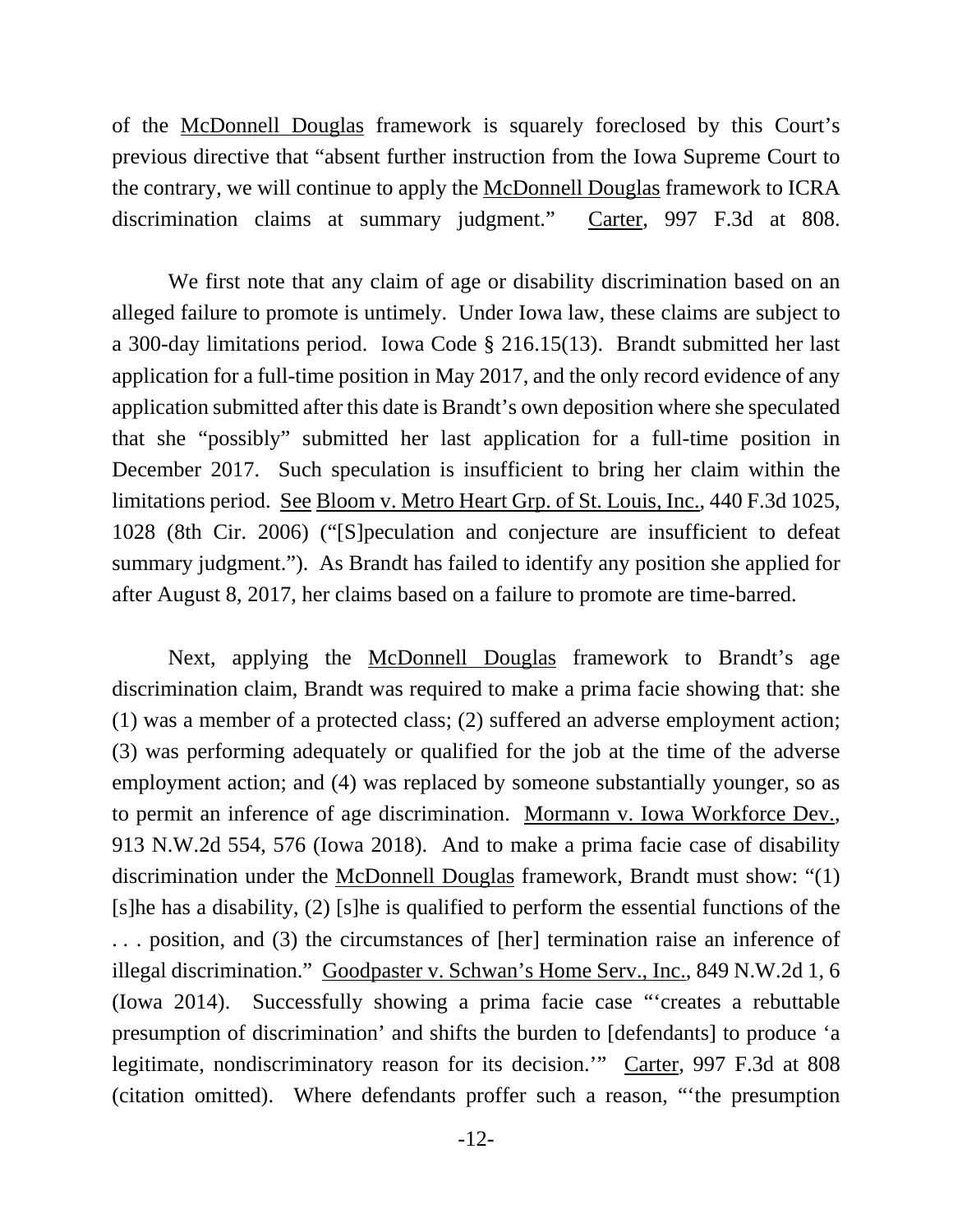disappears' and the burden returns to [the plaintiff] to present evidence 'that the proffered reason was pretext for discrimination.'" Id. at 808-09.

As with Brandt's FMLA retaliation claim, we need not consider Brandt's ability to make a prima facie showing because, even assuming that she is able to clear this initial hurdle, defendants offer a legitimate, non-discriminatory reason for terminating Brandt—her documented history of deficient performance—and Brandt offers no evidence demonstrating that this reason is a pretext for discrimination. Brandt offers nothing more than speculation and her own suppositions about the veracity of the disciplinary reports. This is insufficient to demonstrate pretext. Even considering the facts in the light most favorable to Brandt and drawing all reasonable inferences in her favor, Brandt has failed to provide any record evidence to show that defendants' proffered reason for her termination "was 'not the true reason,' but rather a 'pretext for discrimination.'" Id. at 810 (citation omitted). The district court thus did not err in granting summary judgment in defendants' favor on Brandt's ICRA age and disability discrimination claims.

## C.

Finally, Brandt asserts that the district court erred in granting summary judgment to defendants on her ICRA hostile work environment claim. Under the ICRA, to establish a hostile work environment claim, "the plaintiff must show: (1) he or she belongs to a protected group; (2) he or she was subjected to unwelcome harassment; (3) the harassment was based on a protected characteristic; and (4) the harassment affected a term, condition, or privilege of employment." Haskenhoff v. Homeland Energy Sols., LLC, 897 N.W.2d 553, 571 (Iowa 2017) (citation omitted). However, before a plaintiff may pursue an ICRA claim, she must file a timely charge with the ICRC, and the ICRA imposes a 300-day limitations period for filing a claim. Iowa Code § 216.15(13) ("[A] claim under [the IRCA] shall not be maintained unless a complaint is filed with the commission within three hundred days after the alleged discriminatory or unfair practice occurred."). As the district court noted, based on the date that Brandt filed her complaint with the ICRC, to survive summary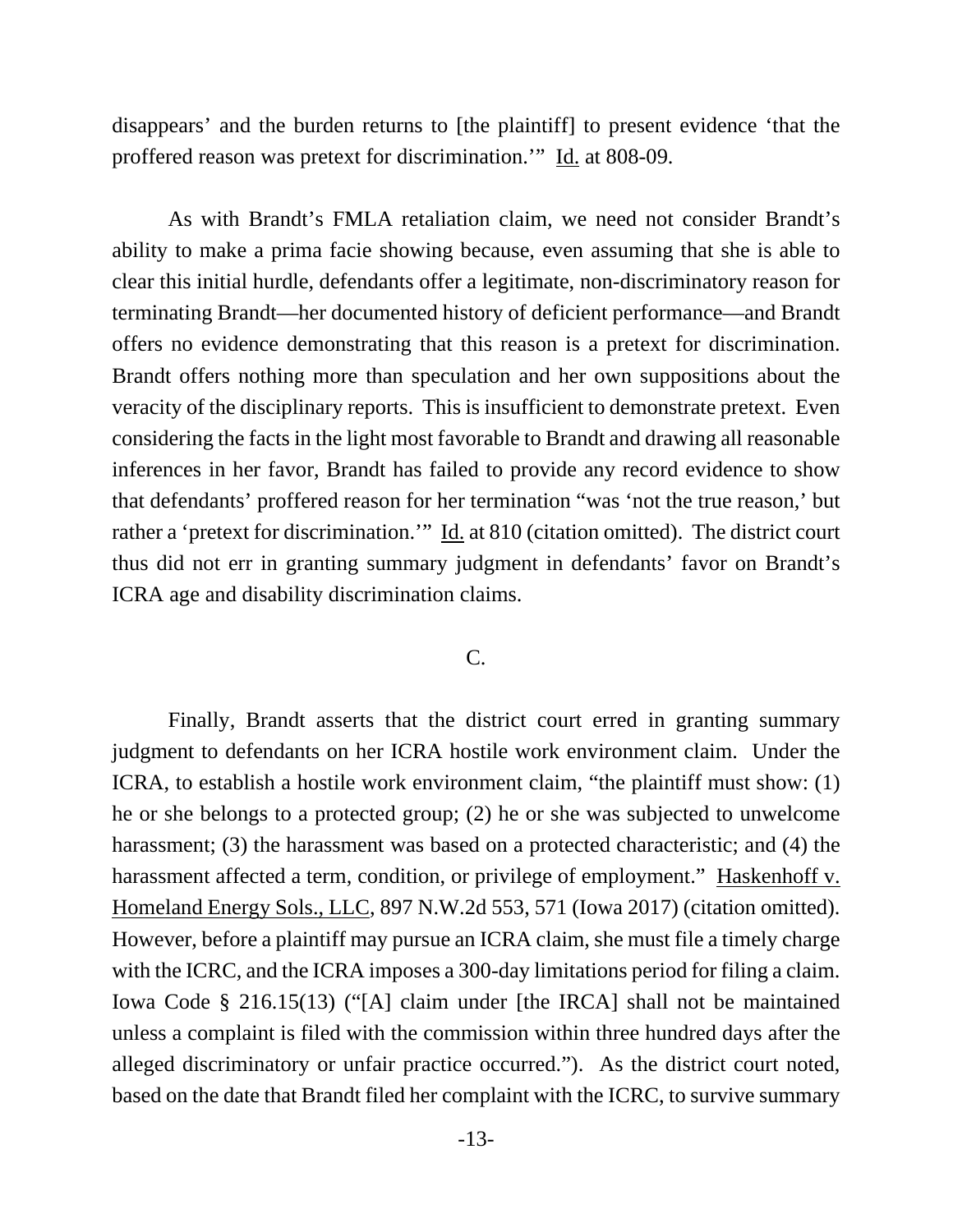judgment on this claim, Brandt would have had to allege that she suffered from harassing acts based on her age or disability after August 8, 2017. She failed to do so. Brandt's primary claims of harassment—being called an "old hag," receiving unfriendly or mocking treatment from co-workers, and having items flung at her in her desk area—undisputedly occurred prior to August 8, 2017.

In an effort to save her claim, Brandt asserts that her claim falls within the limitations period because she received three disciplinary reports after August 8, 2017—on September 1, 2017, December 19, 2017, and March 2, 2018—and, under the continuing violation doctrine, these reports serve to revive all the otherwise untimely claims of harassment. The continuing violation doctrine "allows courts to consider conduct that would ordinarily be time barred 'as long as the untimely incidents represent an ongoing unlawful employment practice.'" Nat'l R.R. Passenger Corp. v. Morgan, 536 U.S. 101, 107 (2002) (citation omitted). An otherwise untimely claim will not be barred under the continuing violation doctrine "so long as all acts which constitute the claim are part of the same unlawful employment practice and at least one act falls within the time period." Id. at 122. Here, while Brandt received three disciplinary notices after August 8, 2017, the content of these notices, when read in the proper context, demonstrate that they did not bear any relationship to Brandt's age or disability; rather, they focused on her performance issues.<sup>[7](#page-13-0)</sup> We agree with the district court that no reasonable jury could infer that the disciplinary reports were motivated by defendants' purported discriminatory intent. As such, the continuing violation doctrine is inapplicable; Brandt has failed to show that the final three disciplinary reports were part of the same unlawful employment practice—harassment based on her age and disability. Brandt's claim of a hostile work environment is thus time-barred, and the district court did not err in granting summary judgment to defendants.

<span id="page-13-0"></span><sup>&</sup>lt;sup>7</sup>Although Brandt's tardiness was cited in her disciplinary reports, we agree with the district court that Brandt's performance issues, not her attendance, were the reason for her termination. See supra note 4.